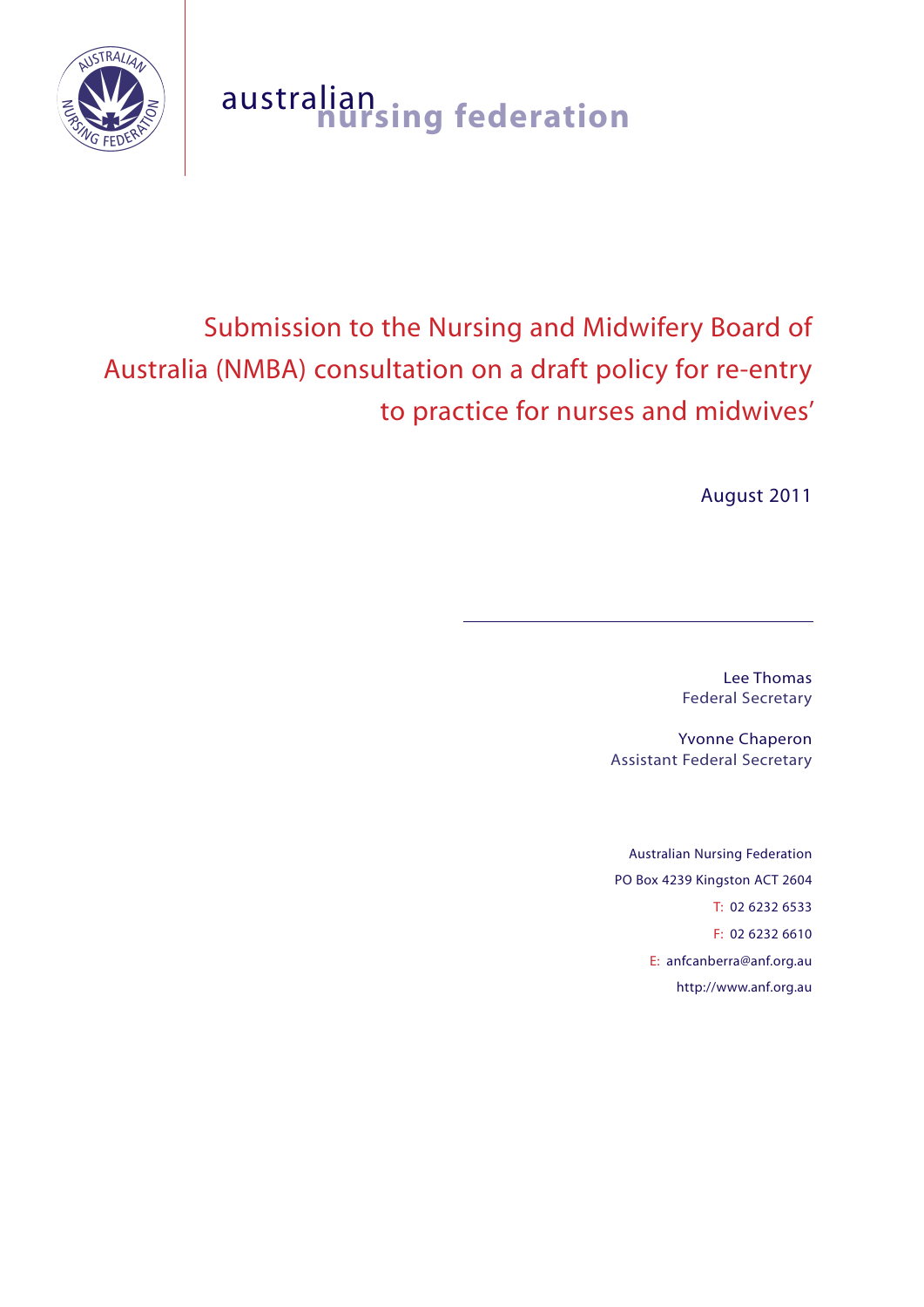## 1. Introduction

The Australian Nursing Federation (ANF) was established in 1924. The ANF is the largest professional and industrial organisation in Australia for nurses and midwives, with Branches in each State and Territory of Australia. The core business of the ANF is the professional and industrial representation of our members and the professions of nursing and midwifery.

The ANF has membership of over 200,000 nurses, midwives and assistants in nursing who are employed in a wide range of enterprises in urban, rural and remote locations in both the public and private health and aged care sectors.

The ANF participates in the development of policy relating to: nursing and midwifery practice, professionalism, regulation, education, training, workforce, and socio-economic welfare; health and aged care, community services, veterans' affairs, occupational health and safety, industrial relations, social justice, human rights, immigration, foreign affairs and law reform.

The return to employment within the nursing and midwifery professions has, for many nurses and midwives, been fraught with conflicting advice and inconsistent decisions on re-entry requirements. The ANF therefore welcomes the development of a re-entry to practice policy by the Nursing and Midwifery Board of Australia (NMBA) which will provide a nationally applicable standard. It is critical, however, that the establishment of national policy in this area is based on evidence.

# 2. General Comment

The ANF fully supports the role of the NMBA in providing for protection of the public through its registration and accreditation approval activities legislated under the *Health Practitioner Regulation National Law (2009)* (the National Law). In particular, the ANF upholds the core role of the NMBA of "ensuring that any person who is registered is safe and competent to practice". The nationally agreed professional standard is that "the nurse or midwife is able to demonstrate that he or she meets the relevant professional competency standards". As will be outlined in this submission, the ANF does not consider the current draft proposed standard allows the re-entering nurse or midwife the flexibility to demonstrate their competence.

As predominantly female professions, nursing and midwifery experience significant movement of registered individuals out of the workforce for extended periods of time, chiefly for child-rearing reasons. Where there have been absences from nursing or midwifery employment of five years or more it is reasonable to have policies governing assessment for return to practice. It is right and proper that the returning nurse or midwife be assessed against the relevant competency standards, to give assurance of being safe and competent to resume practice. The ANF contends that these policies must demonstrate transparent processes so as to ensure fairness and equity in judging the competence of the individual nurse or midwife.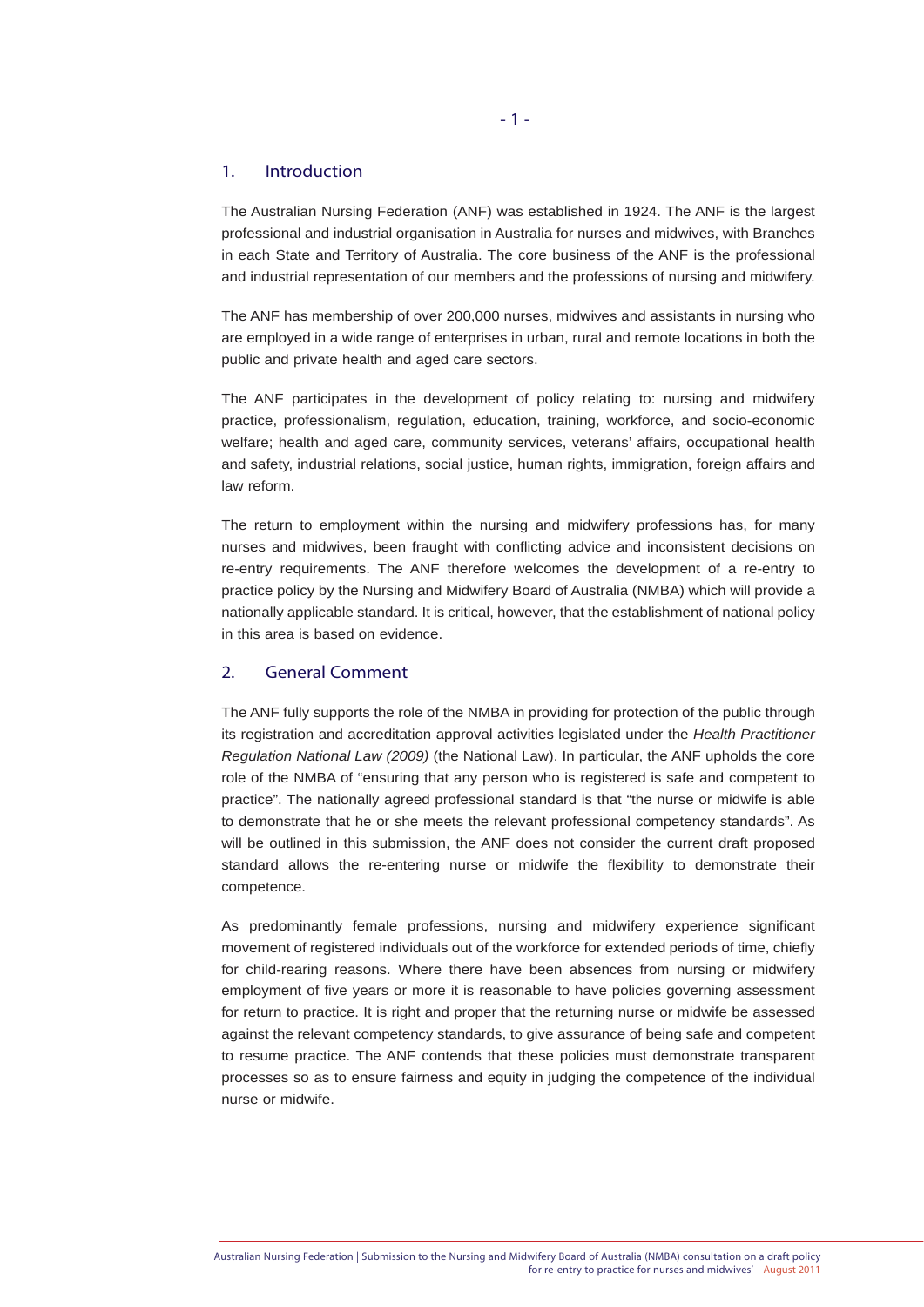Individual nurses and midwives, and the community, have invested significantly in their educational preparation which has led to initial registration and their license to practice. It is estimated that the exit of every nurse who leaves the profession represents a loss of public funds of AUD\$150,000 (conservatively).<sup>1</sup> When nurses and midwives wish to re-enter the health or aged care workforce after a period of absence (which could include registration lapse), we should create an environment conducive to returning, which assists in identifying individual competence to practice. This is clearly in the interests of protecting the public with competent clinicians, providing safe numbers of clinicians for the workforce, and showing fiscal responsibility in use of public funds.

It is for the reasons outlined above that the ANF can not support a rigid adherence to cut off points based on time out of practice, such as the requirement for completion of an entry to practice pre-registration program for a nurse or midwife out of practice for 10 years or more. The ANF is unaware of any evidence that would endorse this approach. Given the dire predictions on workforce shortages in nursing and midwifery (by Health Workforce Australia, amongst others) it is not acceptable to propose a policy that is not based on evidence and that further restricts entry to the professions. It is totally unacceptable to expect nurses and midwives who have not practiced for 10 years to complete another initial qualification without the opportunity to demonstrate their competence for practice.

In relation to availability and access to re-entry to practice programs the ANF notes with concern that there are currently a limited number of programs across the country. This presents a barrier to return to the workforce for many nurses and midwives. In addition, existing programs have quite expensive course fees. It is acknowledged that the NMBA can not mandate cost of re-entry to practice programs. Nevertheless the ANF uses this submission to voice condemnation of the high end expensive programs on offer. These serve as a disincentive to nurses and midwives returning to their professions and contributing their expertise to the health and aged care workforce.

Likewise the NMBA can not directly take action regarding the availability of re-entry to practice programs. The ANF will continue to advocate that the Government take measures to improve the number of providers of re-entry to practice programs, across the country, and mechanisms for controlling the fees required of individual nurses and midwives. The essential point that we wish to make here is that given the dearth of programs and cost, the NMBA policy must incorporate processes which do not channel people down a pathway to re-entry which is not necessary.

# 3. Specific Comments

### 3.1 Scope of application

The draft proposed standard provides a clear outline as to the scope of application for the re-entry to practice policy. There is however, an additional group who should be included in the group to whom the policy does not apply. It needs to be stated that this policy does not apply to those nurses and midwives who can demonstrate recency of practice but are no longer registered. Were these nurses and midwives to seek re-registration they would complete an application for general registration.

The policy states (under point (c) of the Scope of application): "nurses and midwives from NSW only who may still hold registration but do not meet the recency of practice requirements; this is a transitional measure and will cease on 31 May 2012".The ANF considers that this may be too short a timeframe and that a more realistic period of grace for nurses and midwives in NSW would be 12 months from the implementation of the national policy.

Australian Nursing Federation | Submission to the Nursing and Midwifery Board of Australia (NMBA) consultation on a draft policy for re-entry to practice for nurses and midwives' August 2011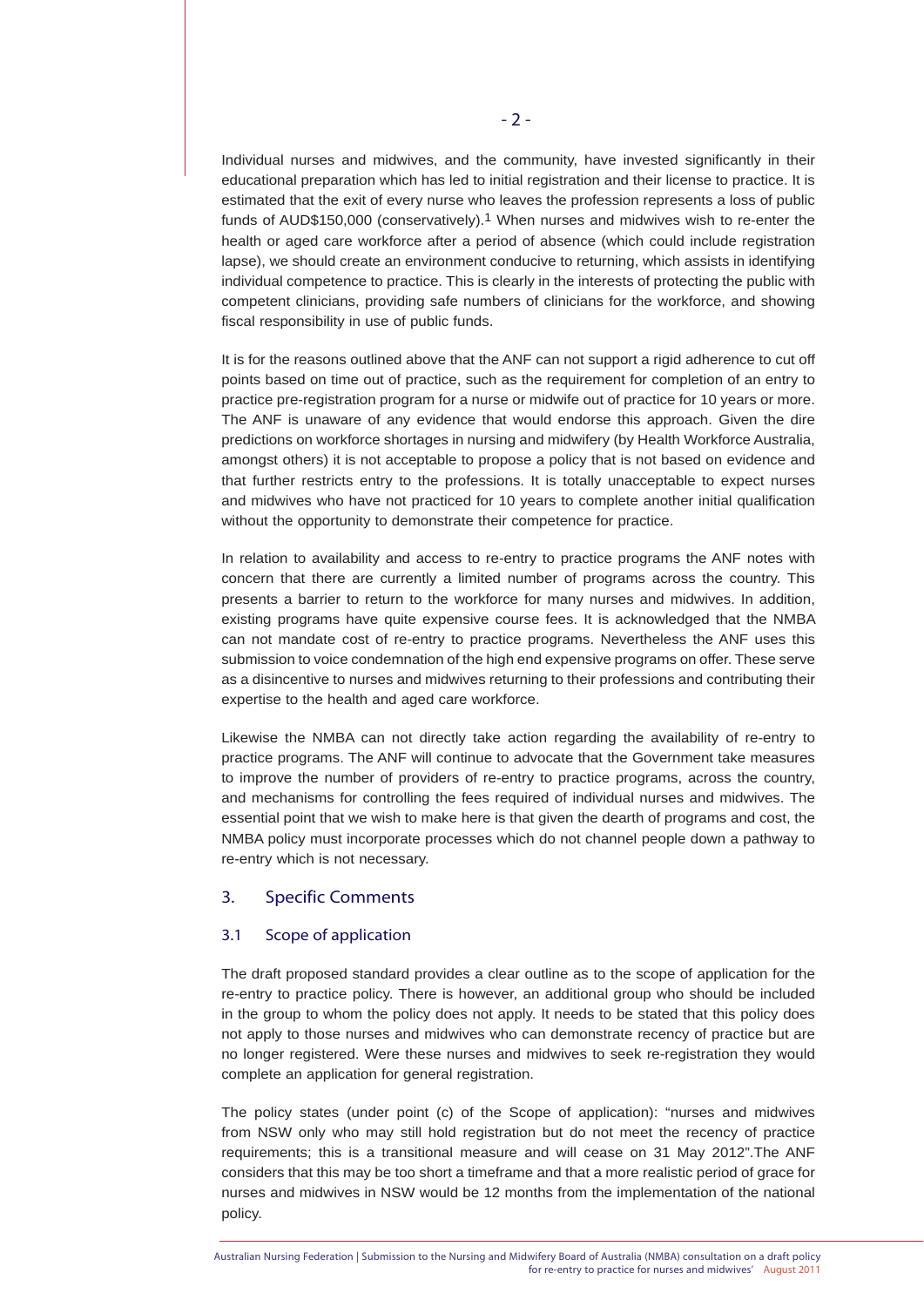#### 3.2 Requirements

The ANF suggests the following changes to strengthen the 'Requirements' as shown in bold below:

*A nurse or midwife who no longer holds general registration or holds non practising registration who:* 

*a) has not practised within the last five (5) years and, therefore, does not meet the recency of practice standard …* 

The ANF takes a firm stance that the requirements must include a flexible approach by giving consideration to the individual profile of the returning nurse or midwife. Nurses and midwives who have not practiced for between five to ten years should be given the opportunity to demonstrate competence prior to the application of a requirement for a re-entry program. Of particular concern to the ANF is the requirement at point c) "has not practiced for ten (10) years or more must demonstrate successful completion of a Board approved entry to practice pre-registration program". This is professionally unacceptable.

There must be flexibility to individually assess the competence of the nurse or midwife, their experience history, the length of time they spent in practice prior to registration lapsing and the degree to which they have maintained links with their profession, (for example, through continuing professional development), during their period of absence from the workplace. There is huge variance in these factors for nurses and midwives returning to the profession. It is not therefore sufficient to apply an arbitrary 'ten year' cut off point in isolation of the individual profile.

The approach of rigid exclusions based entirely on a pre-determined time limit with respect to recency of practice is out of step with the other regulated health professional groups governed by the National Law. The aim of the policy should be to provide guidance to nurses and midwives seeking to re-enter their professions and the workforce, rather than a deterrent. It is the assessment process of the individual nurse or midwife which will determine competence to practice and the necessary pathway for re-entry and reinstatement to the register.

The comments above apply likewise to the "Specific requirement for nurses who are not eligible for general registration". Individual assessment becomes even more important for these nurses with specific requirements.

## 3.3 Successful completion of a programme approved by the Board

The ANF seeks clarification as to what process will be used by the "accredited education provider" (mentioned in point (b)) to "determine how much recognition of prior learning the applicant will be given". We caution that if there are no nationally applied principles for determining prior learning, then subjective and vastly differing measures will be applied across the country. The result will be a perpetuation of differences in return to work programs at the same time as NMBA is trying to institute national standards in this area. There needs therefore to be a standardised process for recognition of prior learning to ensure equity and consistency in assessment of prior nursing or midwifery experiences.